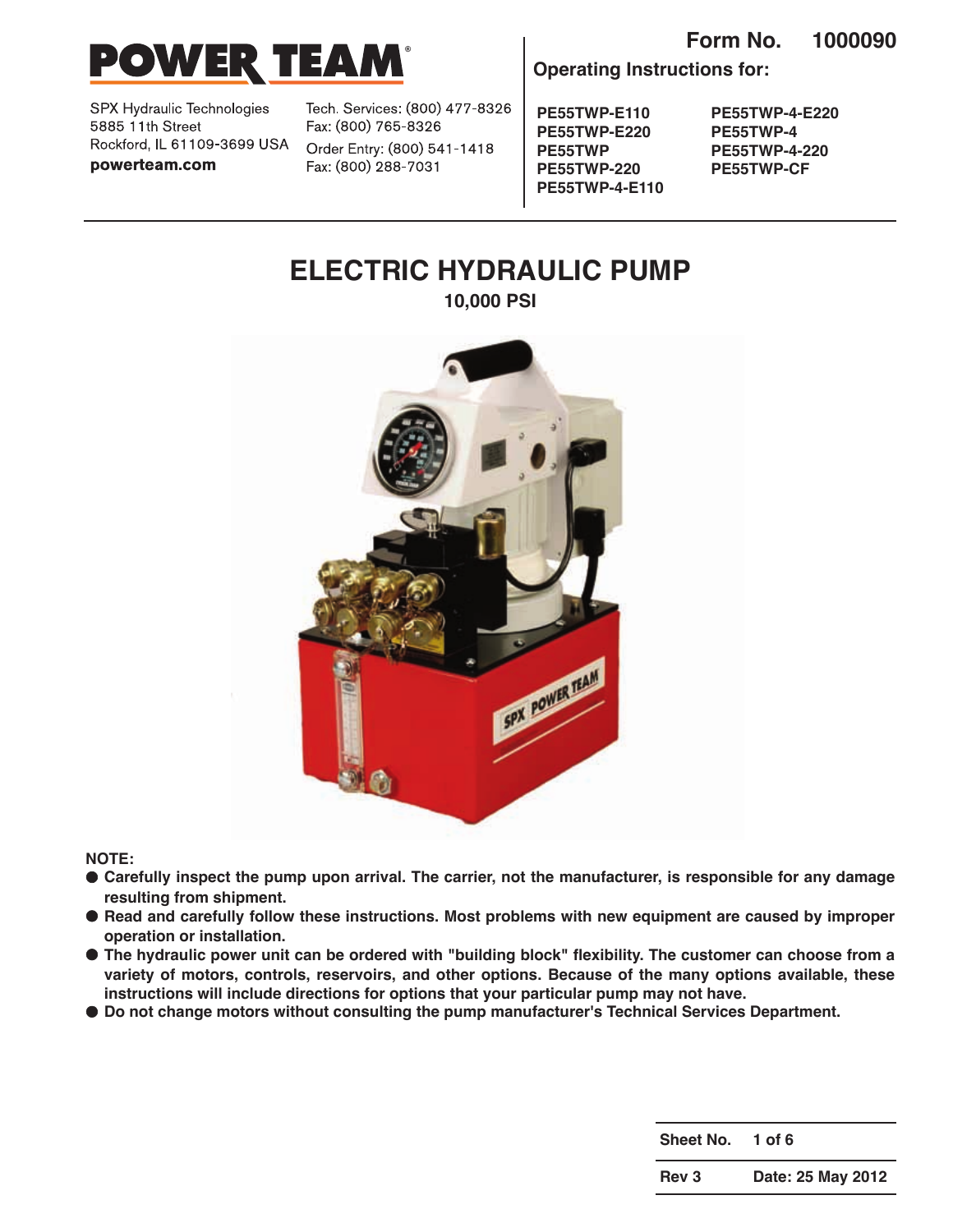# **SAFETY PRECAUTIONS**

# **WARNING: To help prevent personal injury,**

#### **HYDRAULIC HOSE**

- Before operating the pump, all hose connections must be tightened with the proper tools. Do not overtighten. Connections should only be tightened securely and leak-free. Overtightening can cause premature thread failure or high pressure fittings to split at pressures lower than their rated capacities.
- **●** Always shut off the electric motor before breaking any connections in the system.
- **●** Should a hydraulic hose ever rupture, burst, or need to be disconnected, immediately shut off the pump. Never attempt to grasp a leaking pressurized hose with your hands. The force of escaping hydraulic fluid could cause serious injury.
- **●** Do not subject the hose to potential hazard such as fire, sharp surfaces, extreme heat or cold, or heavy impact. Do not let the hose kink, twist, curl or bend so tightly that oil flow within the hose is blocked or reduced. Periodically inspect the hose for wear, because any of these conditions can damage the hose.
- **●** Do not use the hose to move attached equipment. Stress can damage the hose, causing personal injury.
- **●** Hose material and coupler seals must be compatible with the hydraulic fluid used. Hoses also must not come in contact with corrosive materials such as creosote-impregnated objects and some paints. Consult the manufacturer before painting a hose. Never paint the couplers. Hose deterioration due to corrosive materials can result in personal injury.

#### **PUMP**

- **●** Do not exceed the PSI hydraulic pressure rating noted on the pump nameplate or tamper with the internal high pressure relief valve. Creating pressure beyond rated capacities can result in personal injury.
- **●** Before replenishing the oil level, retract the system to prevent overfilling the pump reservoir. An overfill can cause personal injury due to excess reservoir pressure created when the wrenches are retracted.

#### **POWER SUPPLY**

- **●** Never use an ungrounded power supply with this unit.
- **●** The pump must be compatible with existing line voltage.
- **●** Disconnect the pump from the power supply when performing maintenance or repair on the unit.
- **●** If the unit's power supply is damaged or the inner wiring is exposed in any way, replace immediately.
- **●** Any electrical work must be done by a qualified electrician.
- **●** If the power cord is damaged or wiring is exposed, replace or repair immediately.
- **●** Changing the voltage on the jet motor (single, or three phase) is a complicated and, if not done correctly, dangerous procedure. Consult the pump manufacturer's Technical Services Department for specific information before attempting any rewiring. Rewiring voids CSA approval.
- All voltages must be wired for CW rotation when viewed from the lead end (top) of the motor.
- **●** Check the total amperage draw for the electrical circuit you will be using. (For example: Do not plug a motor or motors that may draw 25 amps into a 20 amp fused electrical circuit.)
- **●** Do not attempt to increase the powerline capacity by replacing a fuse with another fuse of higher value. Overheating of the powerline and the possibility of a fire will result.
- **●** To rewire a motor from one voltage to another or when a flow control valve is changed between manual and solenoid, consult the electrical schematic in the pump's parts list.

#### **Circuit Breakers:** If motor stops due to an overload or power outage,

Universal Motor: Move motor switch to OFF and control valve to neutral. Let motor cool or wait until power is restored. Reset circuit breaker switch in power panel. (The pump motor doesn't have a circuit breaker.)

Single-phase Motor: Thermal overload switch will break circuit to the motor. Move motor switch to OFF and control valve to neutral. Allow motor to cool before switching on again, or wait until power is restored.

Three-phase Motor: A magnetic starter switch breaks circuit to the motor. Move the motor switch to OFF and control valve to neutral. Remove the cover on motor control box. Let the motor cool or wail until power is restored. One of three reset buttons must be pushed in to reset motor. Replace cover.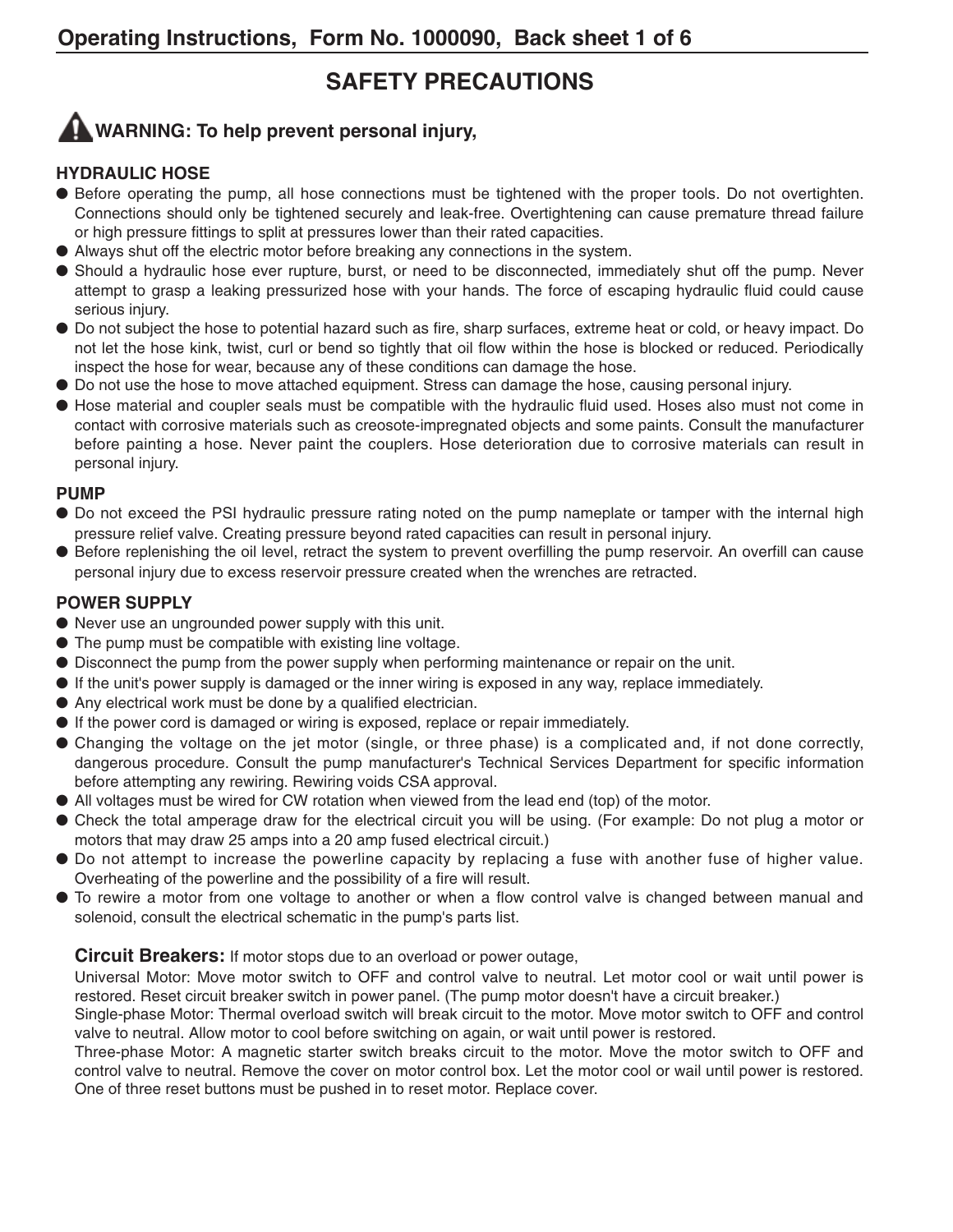# **HYDRAULIC PUMP SET-UP PROCEDURE**

#### **Motor Hook-up and Operation**

**Universal Motor:** The universal motor is wired for 115 or 230 volts, 50/60 cycles according to the customer's request. **This motor cannot be rewired.**

### **SET-UP AND OPERATION**

#### **Filling The Reservoir**

**NOTE: The pump has been shipped without oil in the reservoir. High-grade hydraulic oil has been shipped with the pump in a separate container. If additional oil is required, use a high-grade, approved hydraulic oil.**

- 1. Clean the area around the filler cap to remove all dust and grit. Any dirt or dust in the oil can damage the polished surfaces and precision-fit components of the pump.
- 2. Retract all cylinders to the return position.
- 3. Remove the filler cap, and insert a clean funnel and filter. Fill with hydraulic oil to 1/2" from the top of the filler hole. Replace filler cap with the breather-hole in the filler cap open.
- 4. Cycle the pump (with wrench attached) several times. Retract the wrench, and check the oil level in the pump reservoir again.

### **Hydraulic Connections**

- 1. Clean all the areas around the oil ports of the pump and wrench.
- 2. Inspect all threads and fittings for signs of wear or damage, and replace as needed.
- 3. Clean all hose ends, couplers or union ends.
- 4. Remove the thread protectors from the hydraulic oil outlets. Connect the hose assembly to the hydraulic oil outlet, and couple the hose to the wrench. Although a high-grade, non-hardening thread sealant is preferred, PTFE tape may be used to seal hydraulic connections if only one layer of tape is used. Apply carefully to prevent the tape from being pinched by the coupler and broken off inside the pipe end. Any loose pieces of tape could travel through the system and obstruct the flow of oil.

| Sheet No. | $2$ of 6          |
|-----------|-------------------|
| Rev 3     | Date: 25 May 2012 |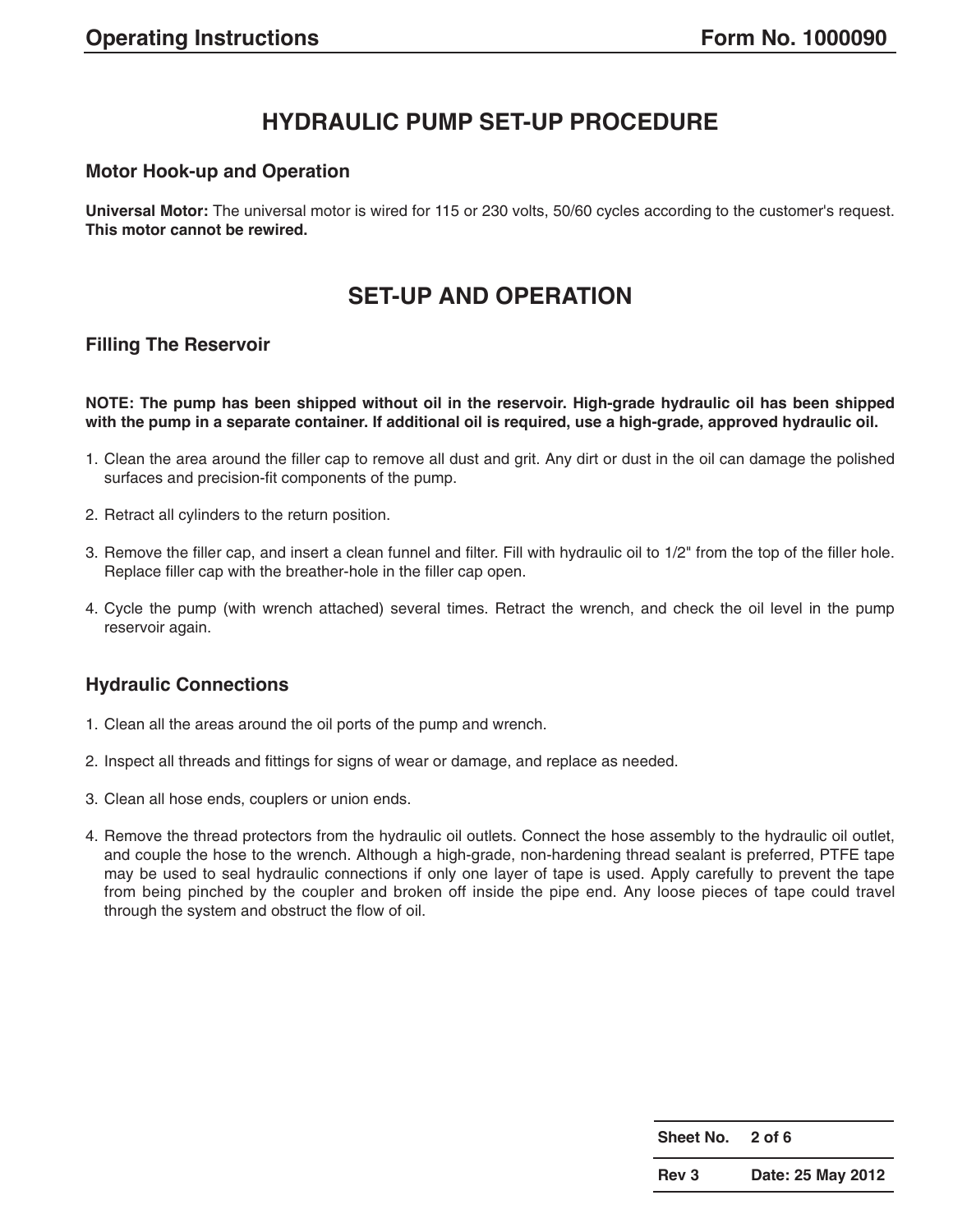### **Adjusting The Hydraulic Gauge**

Locate the adjustment screw on the gauge (see Figure 1) and make adjustments as needed with a screwdriver. The adjustment screw is located on the lower right back rim of the gauge. You must reach under the portion of the shroud that the gauge is mounted in.



**FIGURE 1**

**Priming The Pump**

When operating the pump for the first time:

- 1. Valve and hose connections must be tight, and the reservoir must be filled to the proper oil level. Start the motor.
- 2. Jog the pump several times to build pressure. If the pump doesn't build pressure, it may not be primed. Disconnect a hose from the system and route it back to the pump reservoir. Run the pump until a steady flow of oil is observed free of suspended air bubbles. Reconnect the hose to the system.
- 3. Run wrench several times to eliminate air from the system. For more complete instructions, refer to the section titled "Bleeding Air From The System."
- 4. The pump is ready to be put into regular operation.

**IMPORTANT: After eliminating trapped air from a large work-holding system, retract the wrenchs and refill the pump reservoir to 1/2" from the top of the filler hole.**

### **Adjusting The Pressure Regulating Valve**

**NOTE: For easy adjustment of the pressure regulating valve, always adjust the pressure by increasing to the desired pressure setting.**

- 1. Loosen the locknut on the pressure regulating valve (C), and back the adjusting screw (B) out a few turns with a screwdriver by turning in a counterclockwise direction. This will *decrease* the setting to a lower than desired pressure.
- 2. The pump must be completely connected. Set the motor control toggle switch on "Run" and push the "Start" button.
- 3. With the screwdriver, slowly turn the adjusting screw (B) in a clockwise direction. This gradually increases the pressure setting. When the desired pressure is reached, lock the adjusting screw in position by tightening the locknut.

#### **IMPORTANT:**

**● The pressure range is from 1,000 to 10,000 PSI depending on the pump model.**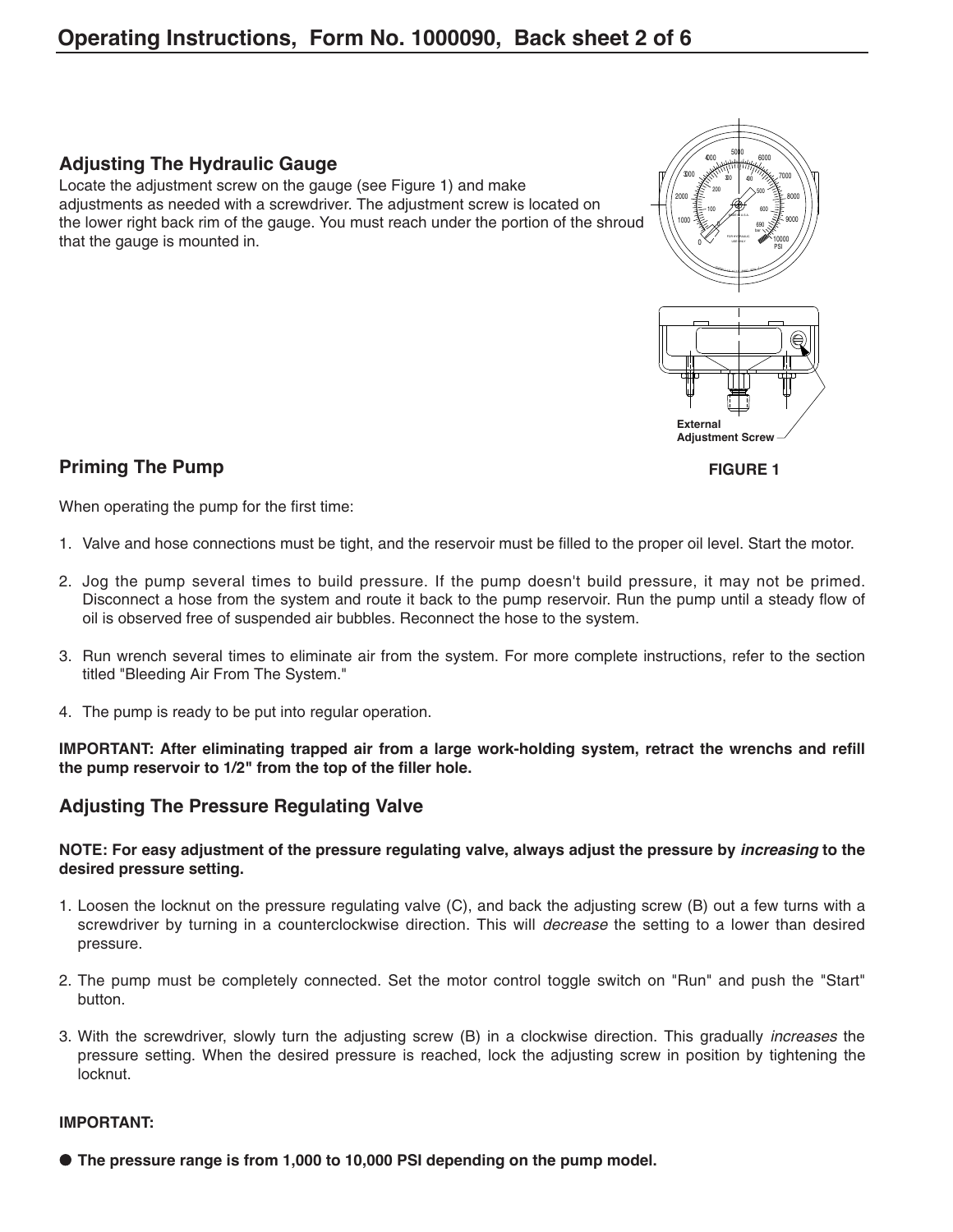# **PREVENTIVE MAINTENANCE**

**WARNING: To help prevent personal injury,**

- **● Disconnect the pump from the power supply before performing maintenance or repair procedures.**
- **● Repairs and maintenance are to be performed in a dust-free area by a qualified technician.**

#### **Bleeding Air From The System**

Air can accumulate in the hydraulic system if the reservoir oil level is too low. This air causes the wrench to respond in an unstable or slow manner. To remove the air:

- 1. The hydraulic wrench(s) must be positioned on their side(s) with the couplers located upward.
- 2. Remove any load from the wrench(s), and cycle the hydraulic system through several cycles (fully extend and retract the wrenchs).
- **Note: The wrench must be at a lower level than the pump to allow air to be released through the pump reservoir**

### **Hydraulic Fluid Level**

- 1. Check the oil level in the reservoir after each 10 hours of use. Proper oil level is 1/2" from the top of the fill hole when all wrenches are retracted.
- 2. Drain, flush, and refill the reservoir with an approved, high-grade hydraulic oil after approximately every 300 hours of use. The frequency of oil changes will depend upon the general working conditions, severity of use, and overall cleanliness and care given the pump.

#### **Maintenance Cleaning**

- 1. Keep the pump's outer surface as free from dirt as possible.
- 2. Seal all unused couplers with thread protectors.
- 3. Keep all hose connections free of dirt and grime.
- 4. The breather-hole in the filler cap must be clean and unobstructed at all times.
- 5. Equipment connected to the pump must be kept clean.
- 6. Use only an approved, high-grade hydraulic oil in this pump. Change as recommended (every 300 hours).

**Sheet No. 3 of 6 Rev 3 Date: 25 May 2012**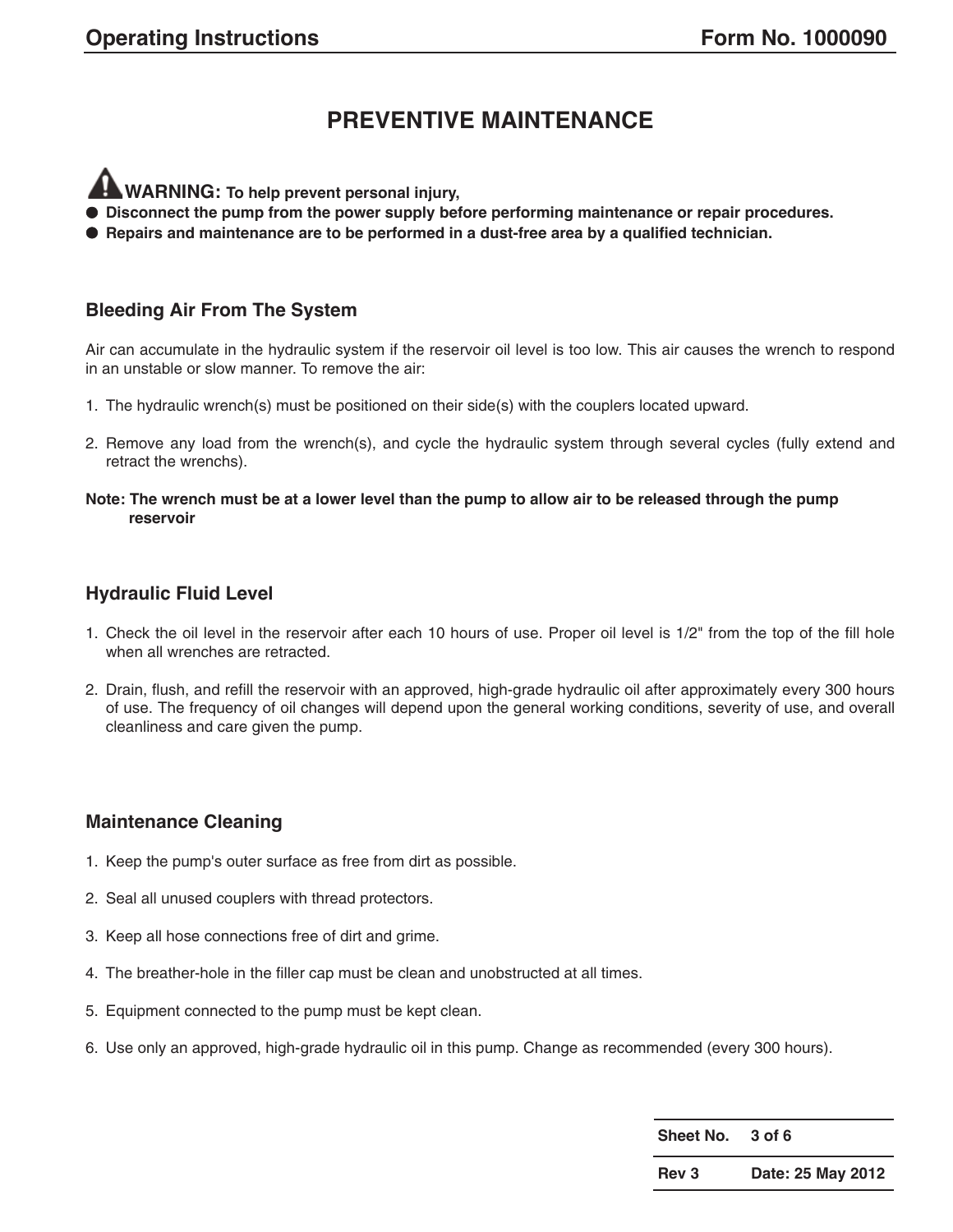### **Draining And Flushing The Reservoir**

**IMPORTANT: Clean the pump exterior before the pump interior is removed from the reservoir.**

- 1. Remove the ten screws fastening the motor and pump assembly to the reservoir. **IMPORTANT: Do not damage the gasket or bump the filter or pressure regulating valves when lifting the pump and motor off the reservoir. See Figure 2.**
- 2. Clean the inside of the reservoir and fill with a suitable flushing oil. Rinse the filter clean.
- 3. Place the pump and motor assembly back onto the reservoir, and secure with two machine screws assembled on opposite corners of the housing.

**IMPORTANT: The hydraulic flow control valve must be in the neutral position for the following step. If the pump is equipped with a valve that has only an advance or retract position, place the valve in the advance position, and connect a hose to the advance port on the valve. Place the other end of the hose into the oil filler plug hole.**



**FIGURE 2**

- 4. Run the pump for several minutes. Then disconnect the motor and pump assembly, and drain and clean the inside of the reservoir.
- 5. Fill the reservoir with an approved, high-grade hydraulic oil. Place the pump and motor assembly (with gasket) on the reservoir, and thread the ten screws. Tighten securely and evenly.

### **Adding Oil To The Reservoir**

- 1. Wrench must be fully retracted and the power supply disconnected when adding oil to the reservoir.
- 2. Clean the entire area around the filler plug before removing the filler plug.
- 3. Use a clean funnel with filter when adding oil.
- 4. Use an approved, high-grade hydraulic oil (215 SSU @ 100° F) only.

### **Sound Reduction**

The electrically-powered hydraulic pump operates in the 90-95 dBA range. If further sound reduction is desirable, any of the following options will help reduce the sound level.

- 1. Install a pressure switch. It shuts the motor off automatically when maximum pressure is reached (holding cycle).
- 2. Use a 3450 RPM, 1-1/2 horsepower, 115 VAC, 60 Hz, 1-phase pumping unit.
- 3. Use a 3450 RPM, 1-1/2 horsepower, 230 VAC, 60 Hz, 3-phase pumping unit.
- 4. Install casters (two gallon reservoir only) to reduce the noise level.

### **Checking Brushes On Universal Motors**

To help prevent premature failure of the armature, check the brushes periodically:

- 1. Remove the metal brush cover plates.
- 2. Remove the brush holder caps and brush assemblies
- 3. The brush assemblies must be replaced if they are 1/8" long or less. See Figure 3.
- 4. Install brush assemblies, brush holder caps, and metal brush cover plates.

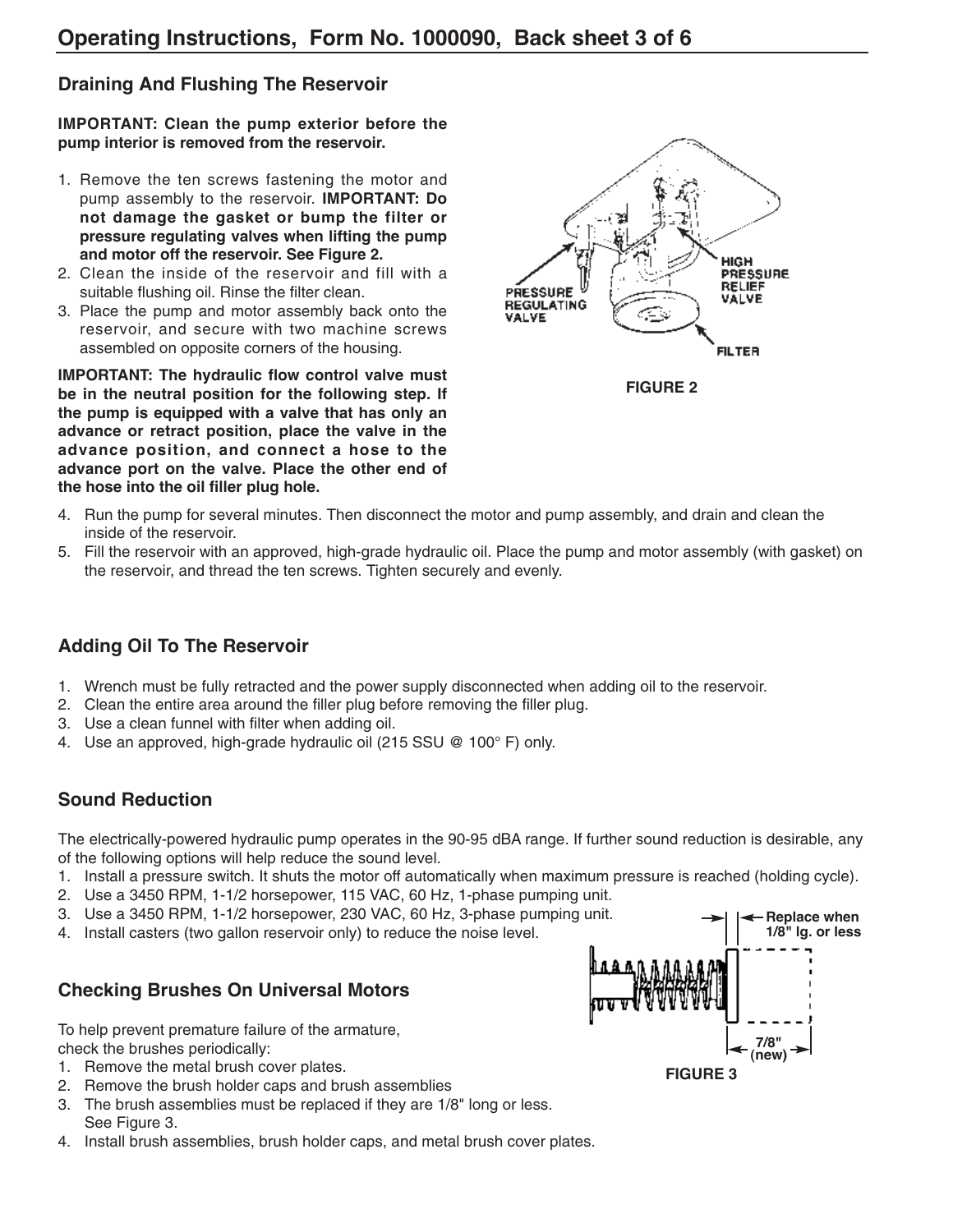# **REASSEMBLY SPECIFICATIONS**



### **BRUSH HOLDER & ARMATURE INSTALLATION SPECIFICATIONS**



When replacing brushes or the armature, the dimensions shown must be as specified.

# **NEEDLE BEARING INSTALLATION SPECIFICATIONS**



When replacing the needle bearings on the drive gear of the basic pump, the dimensions shown must be as specified.

**Rev 3 Date: 25 May 2012**

**Sheet No. 4 of 6**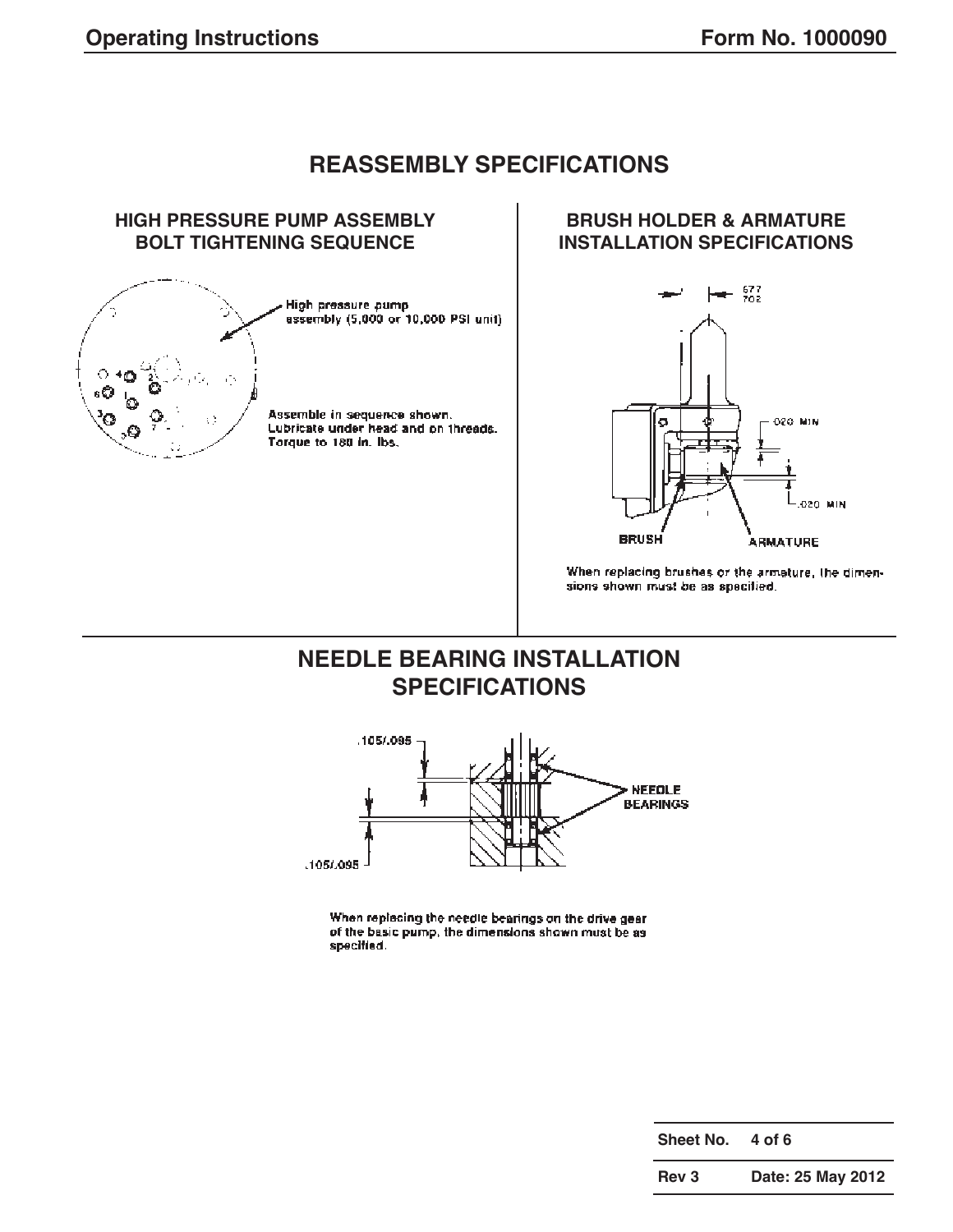# **TROUBLESHOOTING GUIDE**

# **WARNING**

- **● To help prevent personal injury, any repair work or troubleshooting must be done by qualified personnel familiar with this equipment.**
- **● Use the proper gauges and equipment when troubleshooting.**

**NOTE:**

- **● Depending on the type of pump, it is often best to check for leaks by using a hand pump and applying pressure to the suspect area without the motor running. Watch for leaking oil and follow it back to its source.**
- **● Plug the outlet ports of the pump when checking for leakage to determine if the leakage is in the pump or in the wrench or tool.**
- **● Refer to the Parts List included with your particular pump when using this troubleshooting guide.**

| <b>PROBLEM</b>                                                                                   | <b>CAUSE</b>                                                                                                                                                | <b>SOLUTION</b>                                                                                                               |
|--------------------------------------------------------------------------------------------------|-------------------------------------------------------------------------------------------------------------------------------------------------------------|-------------------------------------------------------------------------------------------------------------------------------|
| Electric motor does not run                                                                      | 1. Pump not turned ON.                                                                                                                                      | Flip toggle switch to "Run"<br>1.                                                                                             |
|                                                                                                  | 2. Unit is not plugged in.<br>No voltage supply.<br>3.                                                                                                      | position.<br>Plug in unit.<br>2.<br>Check line voltage. Check reset<br>3.                                                     |
|                                                                                                  | Broken lead wire or defective<br>4                                                                                                                          | button on power panel.<br>Replace defective parts.<br>4.                                                                      |
| <b>WARNING: To help prevent</b>                                                                  | power cord plug.<br>Defective switches.<br>5.                                                                                                               | Check switches.<br>5.                                                                                                         |
| personal injury, disconnect<br>power supply before removing<br>cover. Any electrical work should | Defective motor.<br>6.<br>Defective starter relay.<br>7.<br>Defective remote switch.<br>8.                                                                  | Repair or replace motor.<br>6.<br>Replace defective parts.<br>7.<br>Repair or replace remote switch.<br>8.                    |
| be performed by a qualified<br>electrician.                                                      | Worn brushes.<br>9.<br>10. Circuit breaker tripped because<br>total amperage draw too high for                                                              | Replace brushes.<br>9.<br>10. Add an additional circuit or use<br>alternate circuit.                                          |
|                                                                                                  | existing circuit.<br>11. Overheated motor (single-phase<br>motor only). Magnetic starter<br>disengaged (three-phase motor<br>only). Thermal protector open. | 11. Wait for motor to cool before<br>restarting. Reset thermal<br>protector (Single-phase motor<br>will reset automatically.) |
|                                                                                                  | 12. Faulty thermal protector (single-<br>phase motor). Faulty magnetic<br>starter (three-phase motor).                                                      | 12. Replace.                                                                                                                  |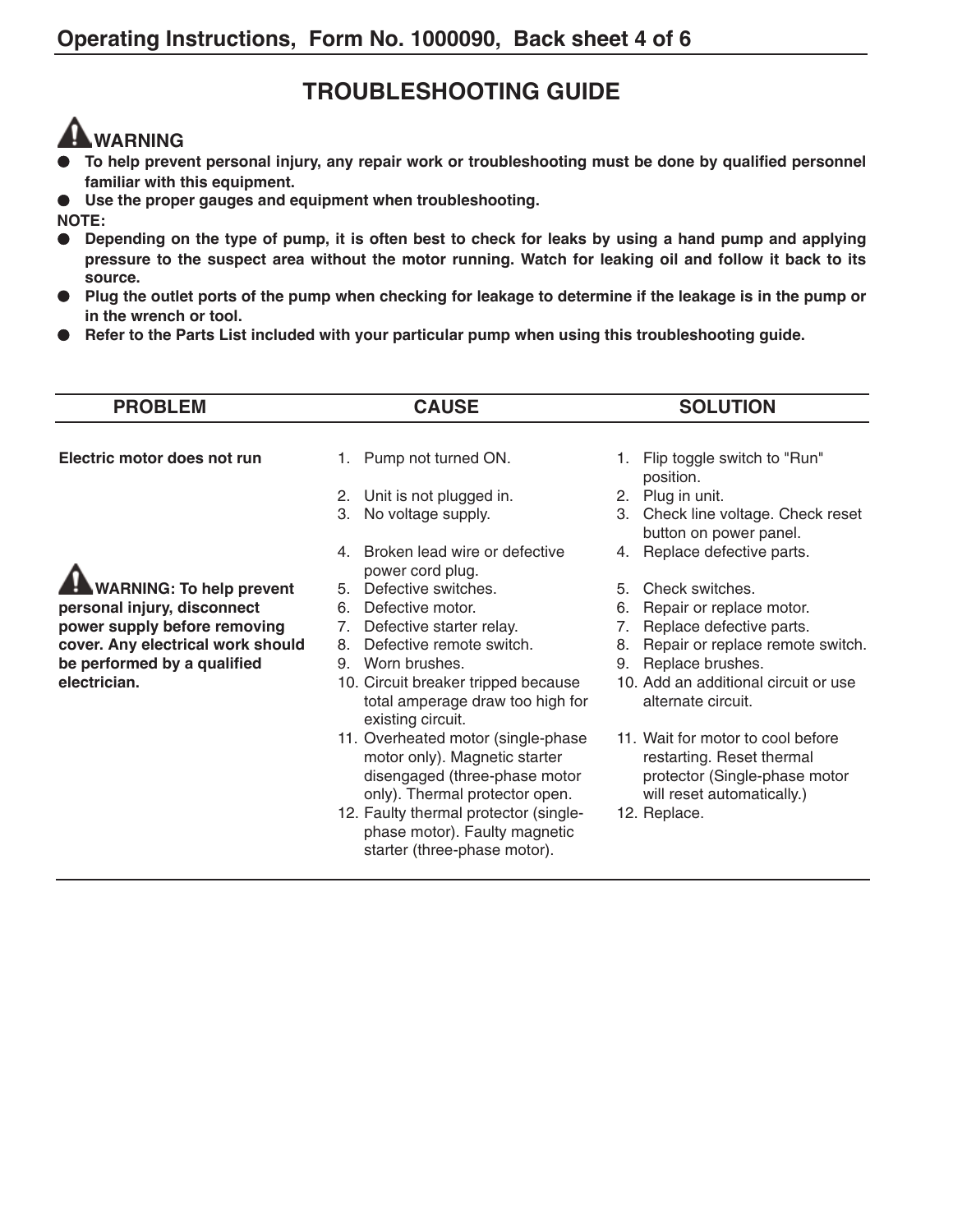| <b>PROBLEM</b>                                               |    | <b>CAUSE</b>                                                                             |    | <b>SOLUTION</b>                                                                                                                                                                                                                   |
|--------------------------------------------------------------|----|------------------------------------------------------------------------------------------|----|-----------------------------------------------------------------------------------------------------------------------------------------------------------------------------------------------------------------------------------|
| Pump is not delivering oil or<br>delivers only enough oil to | 1. | Oil level too low.                                                                       |    | 1. Fill reservoir to 1/2" from top of<br>filler hole with wrench retracted.                                                                                                                                                       |
| advance wrench(s) partially or<br>erratically (continued).   |    | 2. Loose-fitting coupler to wrench.                                                      |    | 2. Check quick-disconnect<br>couplings to wrench. Inspect<br>couplers to ensure that they are<br>completely coupled.<br>Occasionally couplers have to<br>be replaced because the ball<br>check does not stay open due to<br>wear. |
|                                                              |    | 3. Air in system.                                                                        |    | 3. Bleed the system.                                                                                                                                                                                                              |
|                                                              |    | 4. Air leak in suction line.                                                             | 4. | Check and tighten suction line.                                                                                                                                                                                                   |
|                                                              | 5. | Dirt in pump or filter plugged.                                                          | 5. | Pump filter should be cleaned<br>and, if necessary, pump should<br>be dismantled and all parts<br>inspected and cleaned.                                                                                                          |
|                                                              | 6. | Oil is bypassing through the<br>double-acting wrench.                                    | 6. | By removing the wrench and<br>capping the hoses, the pump<br>and valve can be checked.<br>Observe if pump holds<br>pressure.                                                                                                      |
|                                                              | 7. | Cold oil or oil too heavy<br>(Hydraulic oil is of a higher<br>viscosity than necessary). | 7. | Change to a lighter oil.                                                                                                                                                                                                          |
|                                                              | 8. | Relief valve or low pressure<br>unloading valve out of<br>adjustment.                    | 8. | Adjust as needed.                                                                                                                                                                                                                 |
|                                                              | 9. | Reservoir capacity is too small<br>for the size of the wrench(s)<br>used.                | 9. | Use smaller wrench(s) or larger<br>reservoir.                                                                                                                                                                                     |
|                                                              |    | 10. Defective directional valve.                                                         |    | 10. Inspect all parts carefully and<br>replace if necessary.                                                                                                                                                                      |
|                                                              |    | 11. Sheared drive shaft key(s)                                                           |    | 11. Replace.                                                                                                                                                                                                                      |
|                                                              |    | 12. Motor rotating in wrong<br>direction.                                                |    | 12. 3450 RPM motor: Refer to<br>electrical schematic on motor.<br>12,000 RPM motor: Reverse<br>lead wires to brush holders.<br>Air motor: Air line connected<br>into wrong port.                                                  |
|                                                              |    | 13. Vacuum in reservoir.                                                                 |    | 13. Check for plugged vent in filler<br>plug.                                                                                                                                                                                     |
|                                                              |    | 14. Low pressure pump worn.                                                              |    | 14. Remove end cap from low<br>pressure gear pump. Clean<br>pump, and replace worn gears,<br>shifting spool, body or end cap.                                                                                                     |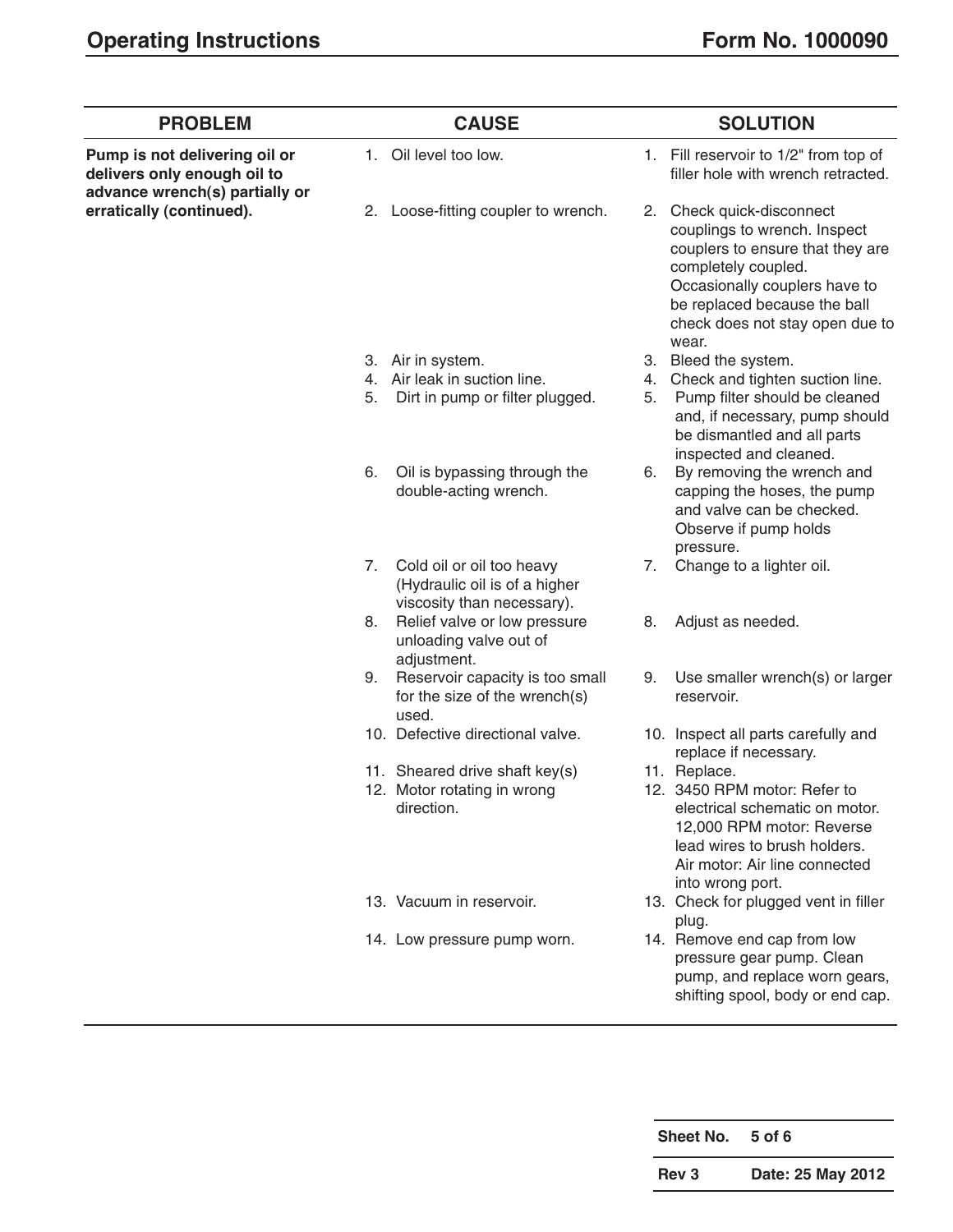| <b>PROBLEM</b>                                        |          | <b>CAUSE</b>                                                                                                                                                                                                                                                                                                                                                                       |          | <b>SOLUTION</b>                                                                                                                                                                                                                                                                                                                                                                      |
|-------------------------------------------------------|----------|------------------------------------------------------------------------------------------------------------------------------------------------------------------------------------------------------------------------------------------------------------------------------------------------------------------------------------------------------------------------------------|----------|--------------------------------------------------------------------------------------------------------------------------------------------------------------------------------------------------------------------------------------------------------------------------------------------------------------------------------------------------------------------------------------|
| Pump builds pressure but cannot<br>maintain pressure. | 1.       | Check to see if there are any<br>external leaks. If no oil leakage<br>is visible, the problem is<br>internal. If using a double-<br>acting wrench, remove it from<br>the system to ensure that the<br>leak is not in the wrench.                                                                                                                                                   | 1.       | Seal leaking pipe fittings with<br>pipe sealant.                                                                                                                                                                                                                                                                                                                                     |
|                                                       | 2.       | To test for a leaking control<br>valve, lift the pump from the<br>reservoir but keep the filter in<br>the oil. Remove the drain line to<br>see if the oil is leaking from the<br>valve. If the valve is not leaking,<br>the internal check valve could<br>be leaking. Refer to the note<br>concerning checking for oil<br>leaks at the beginning of this<br>troubleshooting Guide. | 2.       | Clean, reseat or replace flow<br>control valve parts. If the<br>internal check valve(s) are<br>leaking, the pump must be<br>dismantled and the seat areas<br>repaired, poppets replaced, etc.                                                                                                                                                                                        |
|                                                       | 3.       | Leaking pressure switch seal.                                                                                                                                                                                                                                                                                                                                                      | 3.       | Repair or replace seal.                                                                                                                                                                                                                                                                                                                                                              |
| Pump will not build full pressure.                    | 1.<br>2. | Faulty pressure gauge.<br>Check for external leakage.                                                                                                                                                                                                                                                                                                                              | 1.<br>2. | Calibrate gauge.<br>Seal faulty pipe fitting with pipe<br>sealant.                                                                                                                                                                                                                                                                                                                   |
|                                                       | 3.       | Check the external pressure<br>regulator. Check the relief valve<br>setting.                                                                                                                                                                                                                                                                                                       | 3.       | Lift the pump from the reservoir,<br>but keep the filter immersed in<br>oil. Note the pressure reading<br>when the relief valve begins to<br>open. If functioning normally, it<br>should start to leak off at relief<br>valve pressure.                                                                                                                                              |
|                                                       | 4.       | Look for internal leakage in<br>double-acting wrench.                                                                                                                                                                                                                                                                                                                              | 4.       | Remove the wrench from the<br>pump. If the pump builds full<br>pressure, the wrench is<br>defective.                                                                                                                                                                                                                                                                                 |
|                                                       | 5.       | Check for leaks in the flow<br>control valve.                                                                                                                                                                                                                                                                                                                                      | 5.       | Clean and reseat or replace<br>parts.                                                                                                                                                                                                                                                                                                                                                |
|                                                       | 6.       | Inspect the pump for internal<br>leakage. Check high pressure<br>pump inlet or outlet ball checks.                                                                                                                                                                                                                                                                                 | 6.       | Same procedure as above, but<br>look for leaks around the entire<br>inner mechanism. If there are<br>no visible leaks, the high<br>pressure pump subassembly<br>may be leaking. Remove all<br>parts. Check the valve head<br>assembly body for any damage<br>to the seat area. Clean and<br>reseat if necessary. Inspect for<br>damage and replace if<br>necessary, then reassemble. |